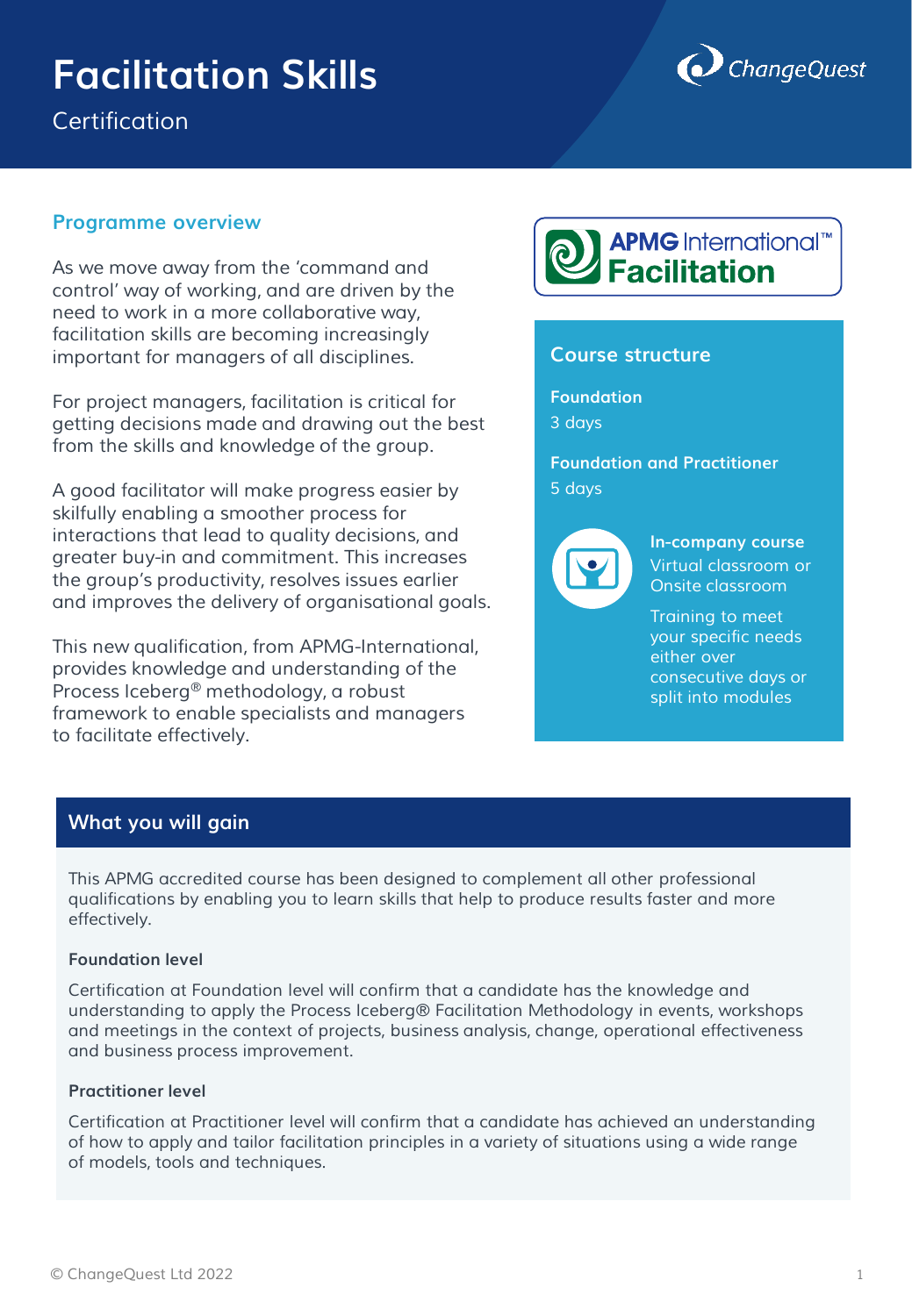# **By the end of this course you'll be able to**

- *Make your team activities more productive*
- *Improve your management of project stakeholder interactions*
- *Access a variety of models that build confidence and new skills*
- *Inspire your teams with creative thinking models*
- *Understand the theory and practice behind the Process Iceberg® methodology*

# **Gaining the qualification**

*This course is delivered as a highly interactive workshop and includes both the Foundation and Practitioner exams.*

#### **Foundation Examination**

- *40 minutes multiple-choice paper*
- *Closed book (i.e. no other material is allowed in the classroom)*
- *A total of 50 questions, with a pass mark of 50%*

#### **Practitioner Examination**

- *2.5 hour exam*
- *A total of 8 questions, with 10 marks available per question*
- *40 marks or more required to pass (out of 80 available) – 50%*
- *Open book exam (Facilitation book and manual only)*

## **Duration**

#### **Foundation level only: 3 days**

*3 days covers the main syllabus, with the exam on the afternoon of the third day.*

#### **Full course - Foundation & Practitioner level: 5 days**

*This covers the main syllabus and the exam to certify candidates at the Practitioner level.*

*The syllabus is based on the reference text Facilitation, Develop Your Expertise by Tony Mann.*

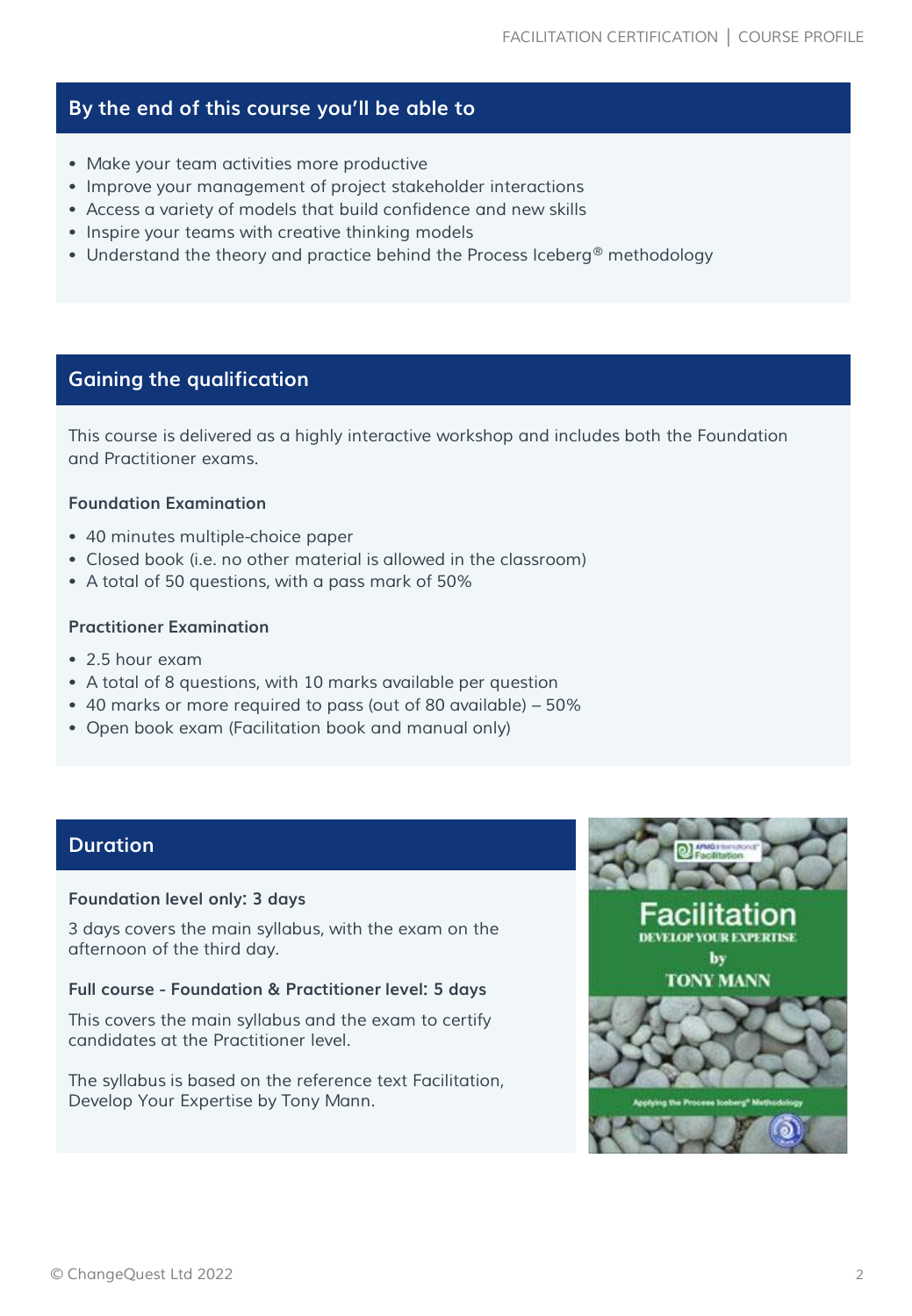## **Who should attend?**

*This certification is relevant to all areas of business and industry where people come together to tackle issues, resolve problems and develop effective solutions. The course*  will benefit anyone with a role in project and change management, or organisational *development, including:*

- *Project and programme managers and team leaders*
- *Project and programme support staff (e.g. portfolio, programme and project office staff)*
- *Business change managers and leaders*
- *Change initiators (e.g. strategic planners and policy leads)*
- *Delivery managers*
- *Business analysts*
- *Agile project team members and SCRUM Masters*
- *Line managers*

## **Course benefits**

**For individuals -** *Individuals taking the course will learn the skills needed to become an effective*  facilitator, capable of stepping into a wide variety of situations. They will learn a broad range of *practical tools and techniques, which can help groups to handle uncertainty, solve problems and develop answers to key questions.*

**For organisations -** *Learning best practice facilitation methods will help organisations tackle difficult challenges, delivering timely and robust solutions in an effective way. Skilled facilitators will be better able to involve stakeholders at all levels, implementing change through effective collaboration techniques. They will generate a common language, which improves communication and understanding not only within the teams, but throughout the organisation.*

## **Training to meet your specific needs**



*In-company training means we can reference your current processes, specific terminology and project management frameworks, throughout the course. This makes it easier for people to identify how best to apply the theory and concepts in the most effective and beneficial way. It also means your teams can work with 'live' project examples during course activities to develop useful outputs, making the programme even more relevant and effective. In-company training:*

- *Offers you the convenience of choosing when and where the training takes place*
- *Allows your teams to work with their actual project examples, discuss their specific challenges and find solutions together*
- *We get to know your ways of working and methods, before the course begins*
- *Post-course support includes follow-ups to review progress*